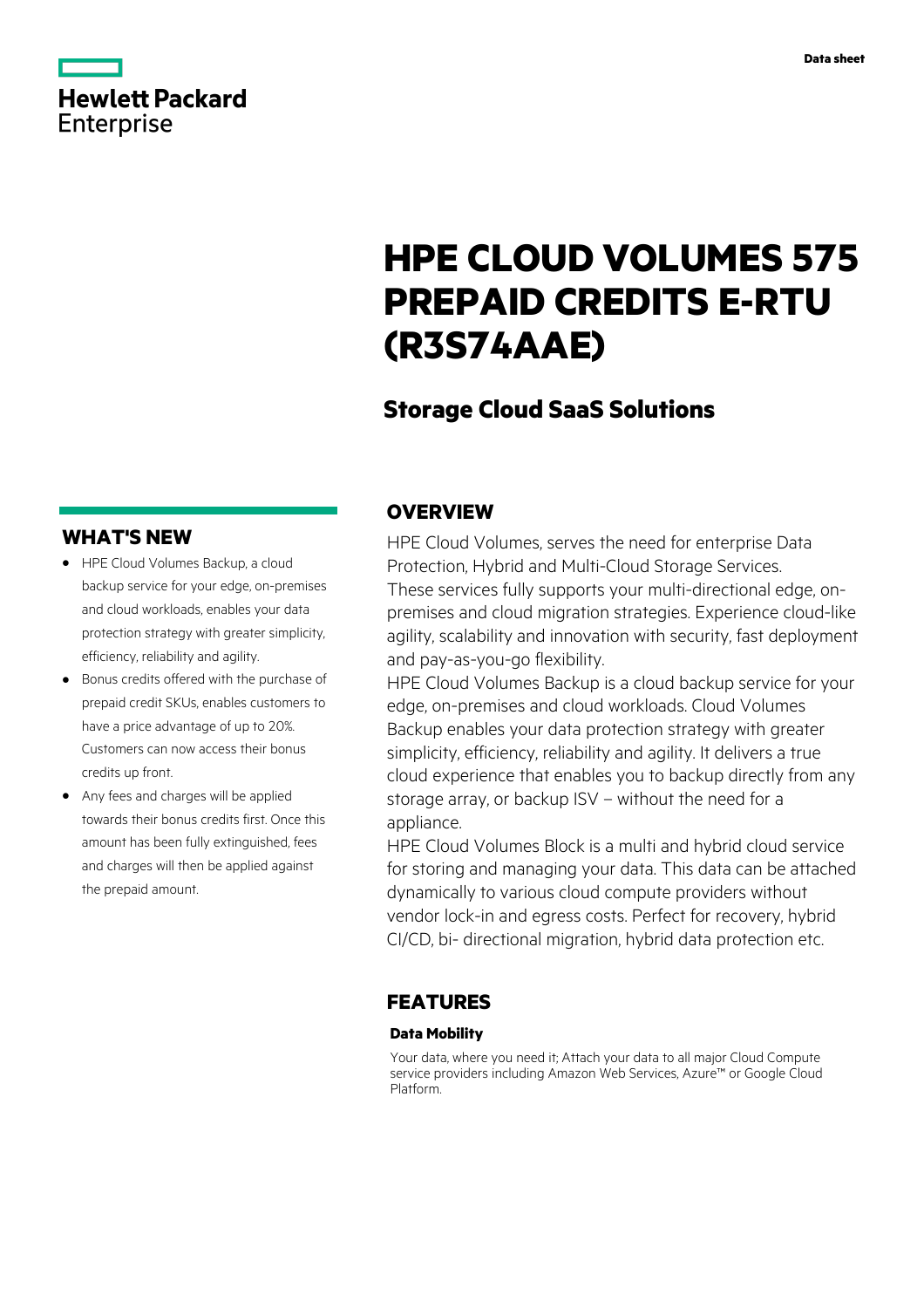Leverage the strengths and cost efficiency of different cloud compute providers to Develop Applications, perform Data Analytics and run Operations on another.

If you decide to bring services back "on-premises", HPE Cloud Volumes solutions allows for a fast reverse migration and more importantly without excessive egress costs.

#### **Data Durability**

Disaster recovery or backup from anywhere to anywhere with simplified administration and self-service restores.

Benefit from making cloud cost effective long term retention, reuse archive and compliance. [1]

#### **Cloud Economics**

Reinvest savings to innovation and growth with everything-as-a-service with no start-up or maintenance costs that fit the needs of most IT budgets.

#### **On Premise and in the Cloud**

Enable an on-premises experience with the flexibility and cost effectiveness of "the cloud". Take complete control over your data through a platform as easy to use as native cloud storage.

Benefit from the reliability and features your application need with global visibility data manageability, no matter what.

Disaster recovery or backup from anywhere to anywhere with simplified administration and self-service restores while making cloud cost effective, long term retention, reuse archive and compliance.